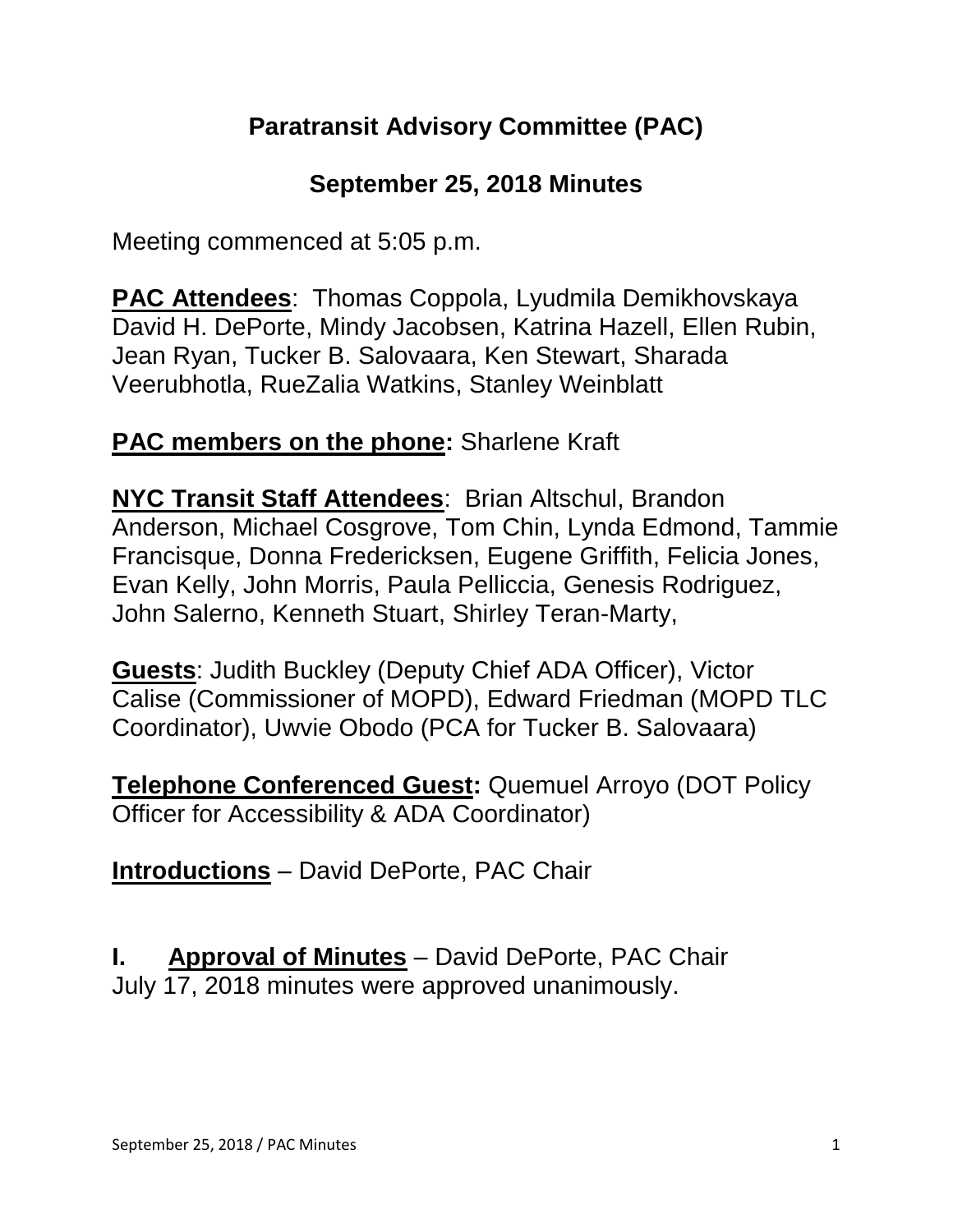#### **II. AAR Service Report VP Michael Cosgrove**

As requested by the PAC, VP Cosgrove provided a summary of operating statistics in the Paratransit Report. A copy is attached to these minutes.

# **PAC Feedback**

Mr. Stewart wanted confirmation regarding the difference between primary carrier and broker service. The broker is a metered service that is monitored by Taxi & Limousine (TLC). The primary carriers have vehicles and drivers dedicated to the provision of Paratransit service; the vehicles are white with a blue stripe.

#### **III. Paratransit Topic- Care Initiative Donna Fredericksen – Deputy Director of Outreach**

A PowerPoint presentation was made by Ms. Fredericksen regarding The CARE Initiative: Excellence in Customer Service. The CARE Initiative is the second in an annual "Train the Trainer" series that highlights the top concerns brought to the attention of Paratransit by customers, advocates, and public officials. This training program empathizes how care and courtesy must be taken during all "touch points" with Access-A-Ride customers to provide safe, reliable and timely service. The program is for carrier operators, dispatchers and road supervisors, as well as management, and supplements on-going training for new hires. The presentation provided detail on each aspect of CARE:

- Contact
- Ask
- Respond
- Empathize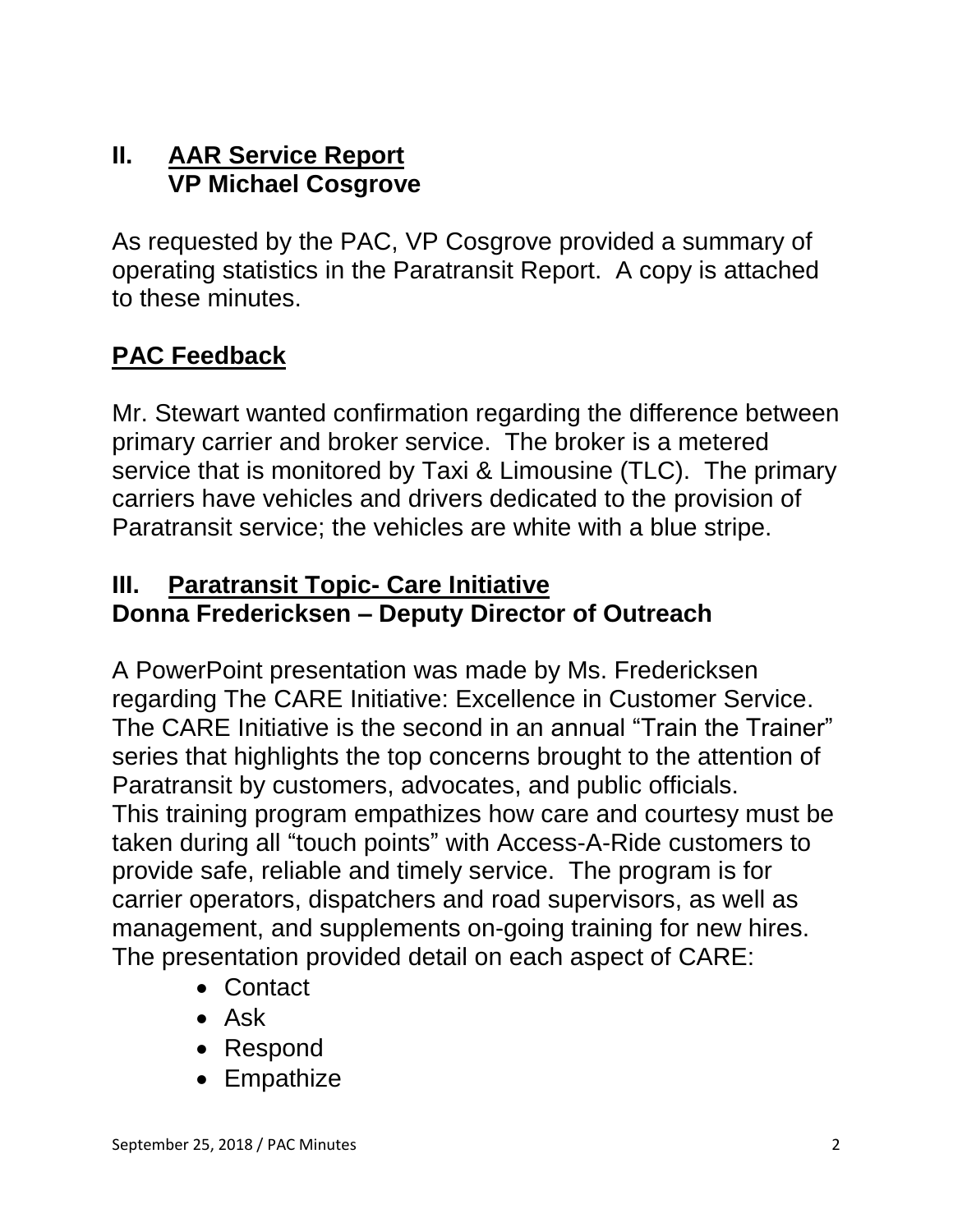## **Discussions and Member Feedback**

Ms. Rubin suggested the training include reminders to drivers not to grab a customer's cane or the harness of a service animal. The driver should ask the individual if assistance is needed or communicate effectively.

Ms. Jacobsen recommended that when a customer is visually impaired, the driver should provide some details regarding the trip before they begin the route. Also, drivers should not to be condescending when responding to customers inquire; they should be compassionate and informative.

Ms. Veerubhotla commented how customers should also be educated on how to communicate effectively with drivers.

Mr. Salovaara suggested everyone have on-line access to the Excellence in Customer Service training so it can be viewed at any time. Drivers/Dispatchers should take a short quiz at the end of the training to successfully pass.

# **IV. PAC Topic-E-hail program**

VP Cosgrove explained that the initial Pilot Program comes to an end in October 2018. However, as part of the evaluation process, the program is being extended to April 2019. The 1,200 users already enrolled in the on-demand, same day reservation program will continue as before, but will now choose a provider of the service rather than using only CURB. AAR customers who call for a reservation one to two days in advance and want an e-hail will also be given a choice of providers.